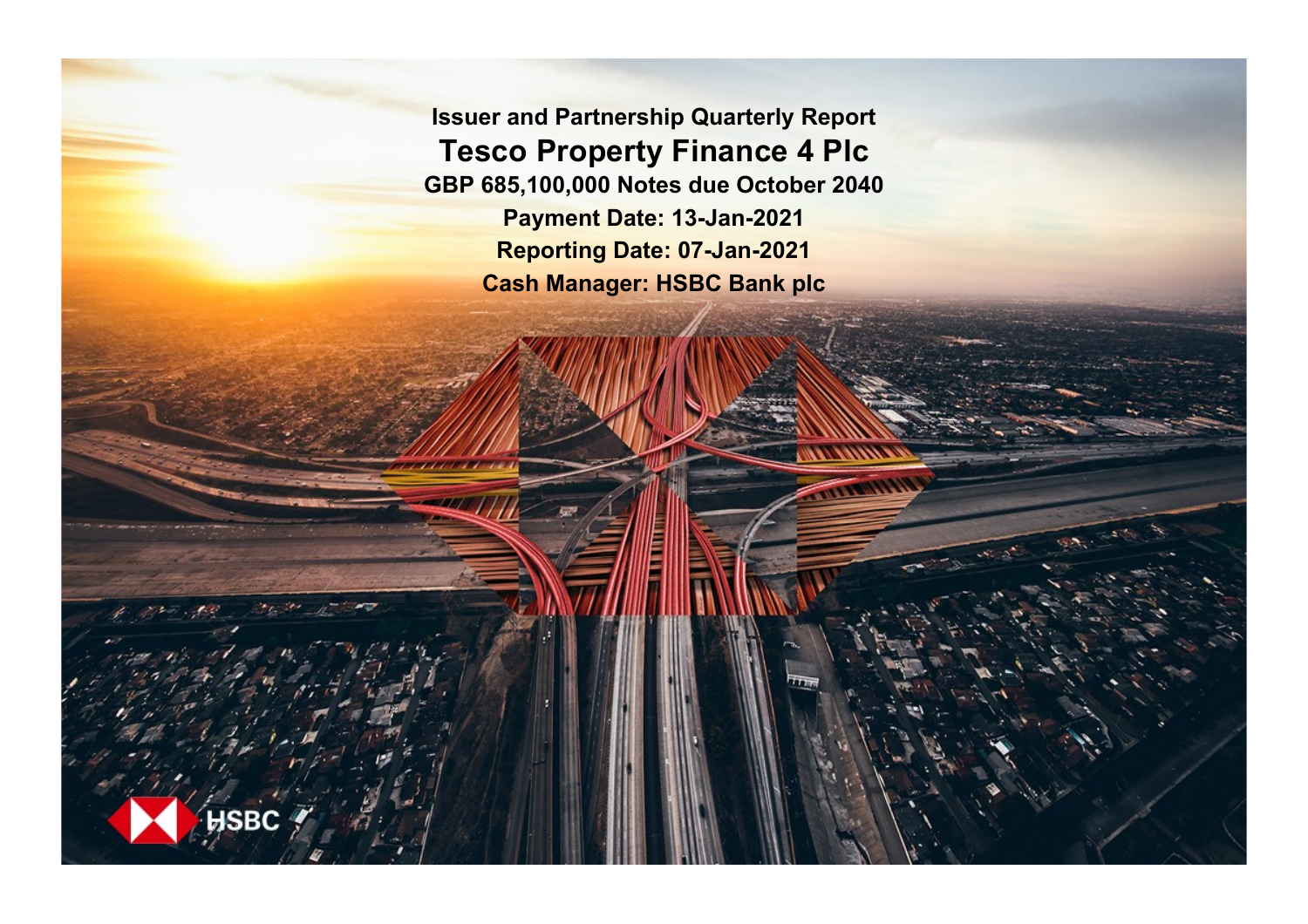

#### **Contents**

<span id="page-1-0"></span>

|                                                    | Page           |
|----------------------------------------------------|----------------|
| Contents                                           | $\overline{2}$ |
| <b>Transaction Details</b>                         | 3              |
| Loan Report                                        | 4              |
| <b>Reserves</b>                                    | 5              |
| Partnership Accounts                               | 6              |
| Partnership Available Funds                        | 8              |
| Partnership Pre-Enforcement Priority of Payments   | 9              |
| <b>Bond Report</b>                                 | 10             |
| <b>Bond Ratings</b>                                | 11             |
| <b>Issuer Accounts</b>                             | 12             |
| <b>Issuer Available Funds</b>                      | 13             |
| <b>Issuer Pre-Enforcement Priority of Payments</b> | 14             |
| <b>Disclaimer</b>                                  | 15             |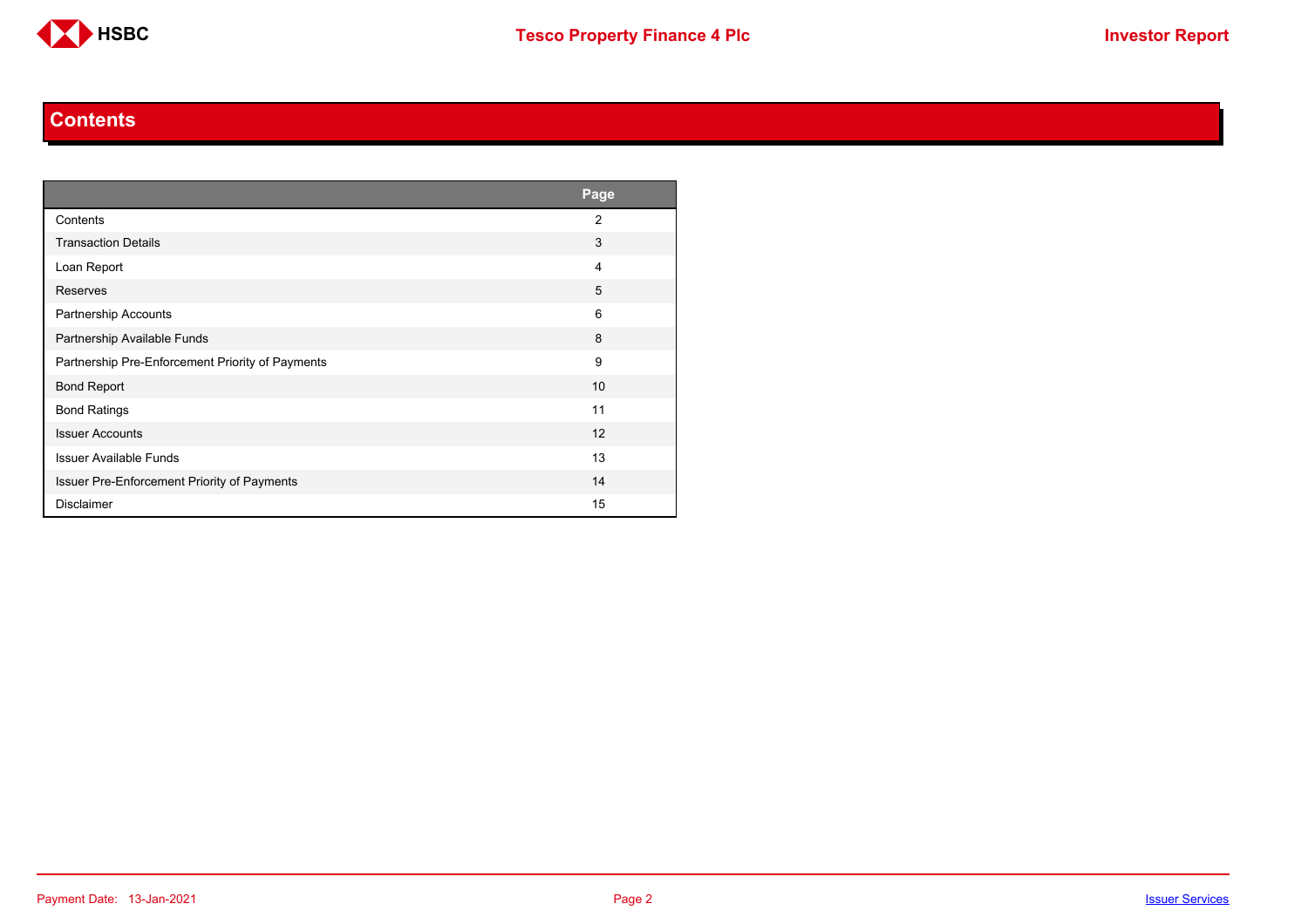

#### <span id="page-2-0"></span>**Transaction Details**

| <b>Key Dates</b>            |                             |  | <b>HSBC Contact Details</b>    |
|-----------------------------|-----------------------------|--|--------------------------------|
| <b>Closing Date</b>         | Wednesday, 9 February, 2011 |  | Role                           |
| <b>Calculation Date</b>     | Thursday, 7 January, 2021   |  | Name                           |
| Calculation Period (start)  | Thursday, 8 October, 2020   |  | Email                          |
| Calculation Period (end)    | Thursday, 7 January, 2021   |  | Group Email                    |
| Interest Period (start)     | Tuesday, 13 October, 2020   |  | Telephone                      |
| Interest Period (end)       | Wednesday, 13 January, 2021 |  |                                |
| <b>Current Payment Date</b> | Wednesday, 13 January, 2021 |  | <b>Period Day Counts</b>       |
| Next Payment Date           | Tuesday, 13 April, 2021     |  | <b>Calculation Period Days</b> |
| <b>Final Maturity Date</b>  | Monday, 15 October, 2040    |  | <b>Interest Period Days</b>    |

| <b>Transaction Parties</b>  |                                             |
|-----------------------------|---------------------------------------------|
| <b>Issuer</b>               | Tesco Property Finance 4 Plc                |
| The Partnership             | The Tesco Navona Limited Partnership        |
| Cash Manager                | <b>HSBC Bank plc</b>                        |
| <b>Account Bank</b>         | <b>HSBC Bank plc</b>                        |
| <b>Property Advisor</b>     | Cushman & Wakefield LLP                     |
| <b>Issuer Swap Provider</b> | Tesco                                       |
| Property Pool Manager       | Spen Hill Management Limited                |
| <b>Partnership Operator</b> | Crestbridge Property Partnerships Ltd       |
| Trustee                     | HSBC Corporate Trustee Company (UK) Limited |

| <b>HSBC Contact Details</b> |                               |
|-----------------------------|-------------------------------|
| Role                        | <b>Client Service Manager</b> |
| Name                        | Arjeet Das                    |
| Fmail                       | arjeet.das@hsbc.com           |
| Group Email                 | ctla.securitisation@hsbc.com  |
| Telephone                   | 0207 991 3754                 |

| <b>Period Day Counts</b>       |         |
|--------------------------------|---------|
| <b>Calculation Period Days</b> | 91 davs |
| <b>Interest Period Days</b>    | 92 days |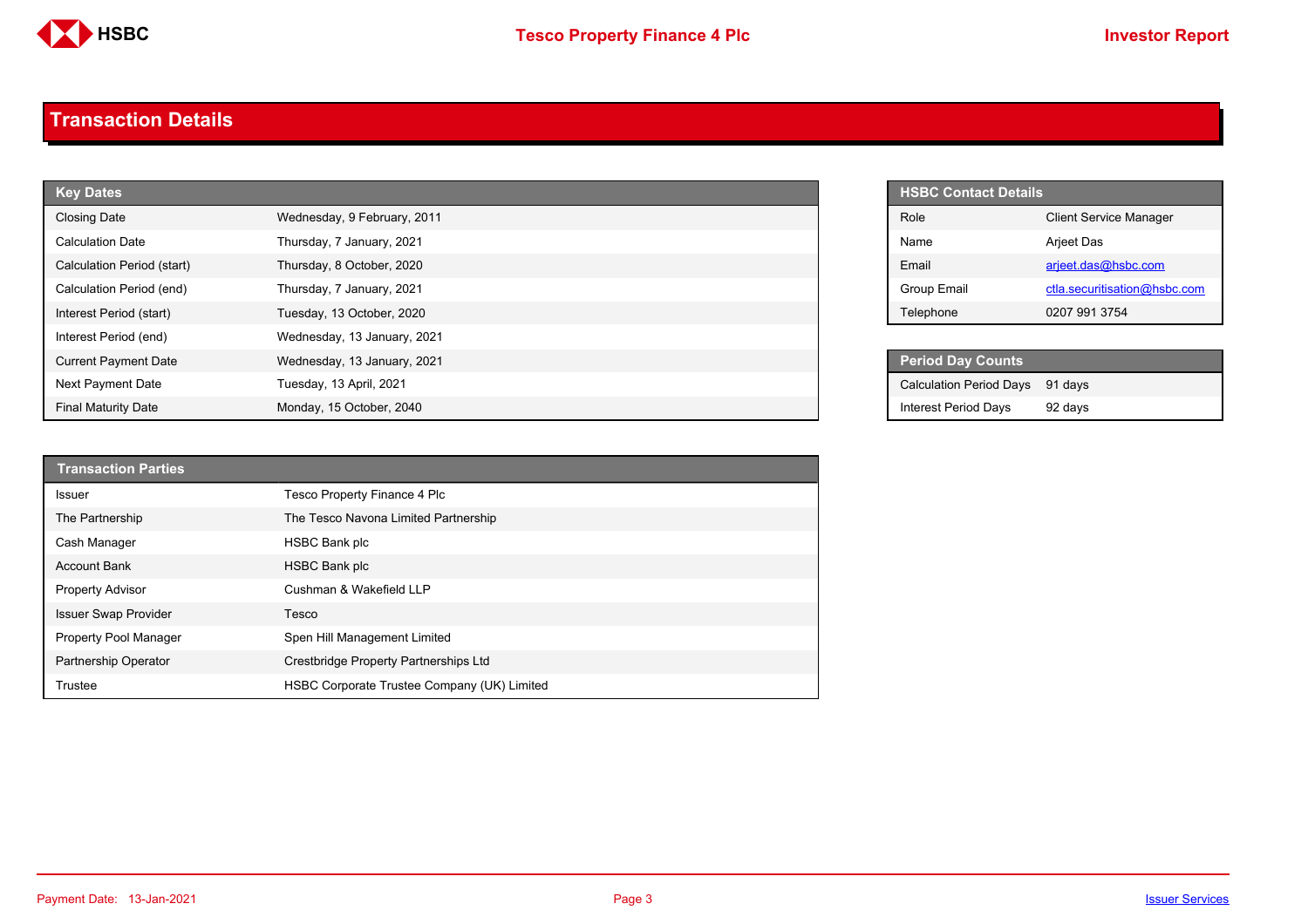

# <span id="page-3-0"></span>**Loan Report**

| <b>Class</b>                      | <b>FACILITY</b>           |
|-----------------------------------|---------------------------|
| Currency                          | GBP                       |
| ISIN                              |                           |
| <b>Payment Frequency</b>          | Quarterly                 |
| <b>Current Payment Date</b>       | 11-Jan-2021               |
| <b>Interest Accrual Method</b>    | <b>Actual/Actual ICMA</b> |
| <b>Final Maturity Date</b>        | 10-Oct-2040               |
|                                   |                           |
| <b>Current Period Rates:</b>      |                           |
| Reference Index                   | <b>Fixed Rate</b>         |
| <b>Index Determination Date</b>   | N/A                       |
| <b>Index Rate</b>                 | 5.80060%                  |
| Margin                            | 0.00000%                  |
| <b>Total Coupon</b>               | 5.80060%                  |
|                                   |                           |
| <b>Transaction Amounts:</b>       |                           |
| <b>Original Issue Size</b>        | £ 685,100,000.00          |
| Opening Balance for Period        | £665,168,440.00           |
| <b>Beginning Pool Factor</b>      | 0.97091                   |
| <b>Principal Repayments</b>       | £2,957,284.00             |
| <b>Closing Balance for Period</b> | £662,211,156.00           |
| <b>Ending Pool Fctor</b>          | 0.96659                   |
|                                   |                           |
| <b>Prior Unpaid Interest</b>      | £0.00                     |
| Interest on Prior Unpaid          | £ 0.00                    |
| <b>Current Interest Due</b>       | £9,645,940.13             |
| <b>Total Interest Paid</b>        | £9,645,940.13             |
| <b>Unpaid Interest</b>            | £0.00                     |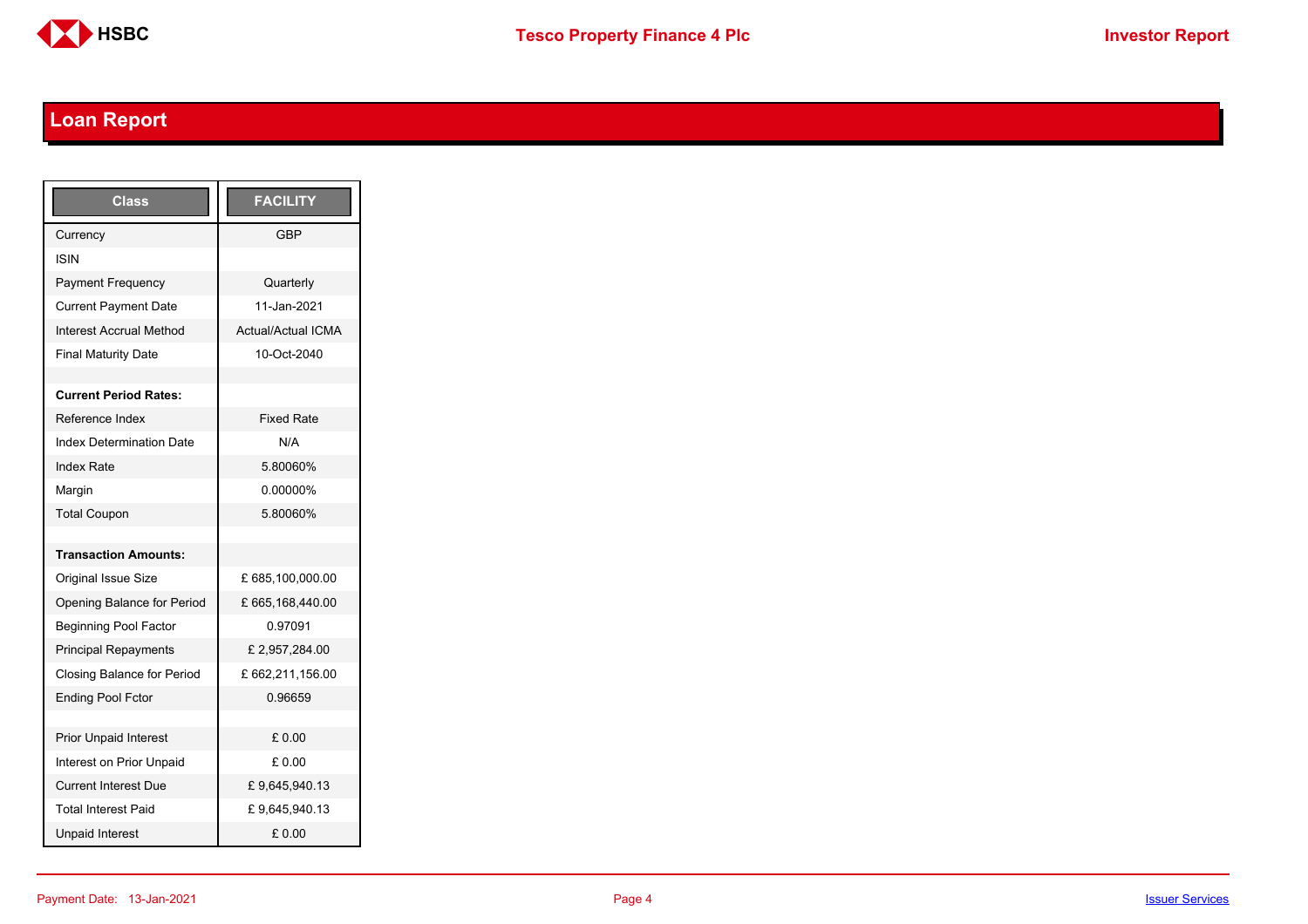

## <span id="page-4-0"></span>**Partnership Reserves**

| <b>Partnership Expenses Reserve Ledger</b>         |              |
|----------------------------------------------------|--------------|
| <b>Opening Balance</b>                             | £463.248.04  |
| Debits to the Partnership Expenses Reserve Ledger  | £ 0.00       |
| Credits to the Partnership Expenses Reserve Ledger | £36,751.96   |
| Closing Balance                                    | £ 500,000.00 |

| <b>Yardley Reserve Account</b>         |             |
|----------------------------------------|-------------|
| <b>Opening Balance</b>                 | £441,920.14 |
| Debits to the Yardley Reserve Account  | £ 0.00      |
| Credits to the Yardley Reserve Account | £0.00       |
| <b>Closing Balance</b>                 | £441,920.14 |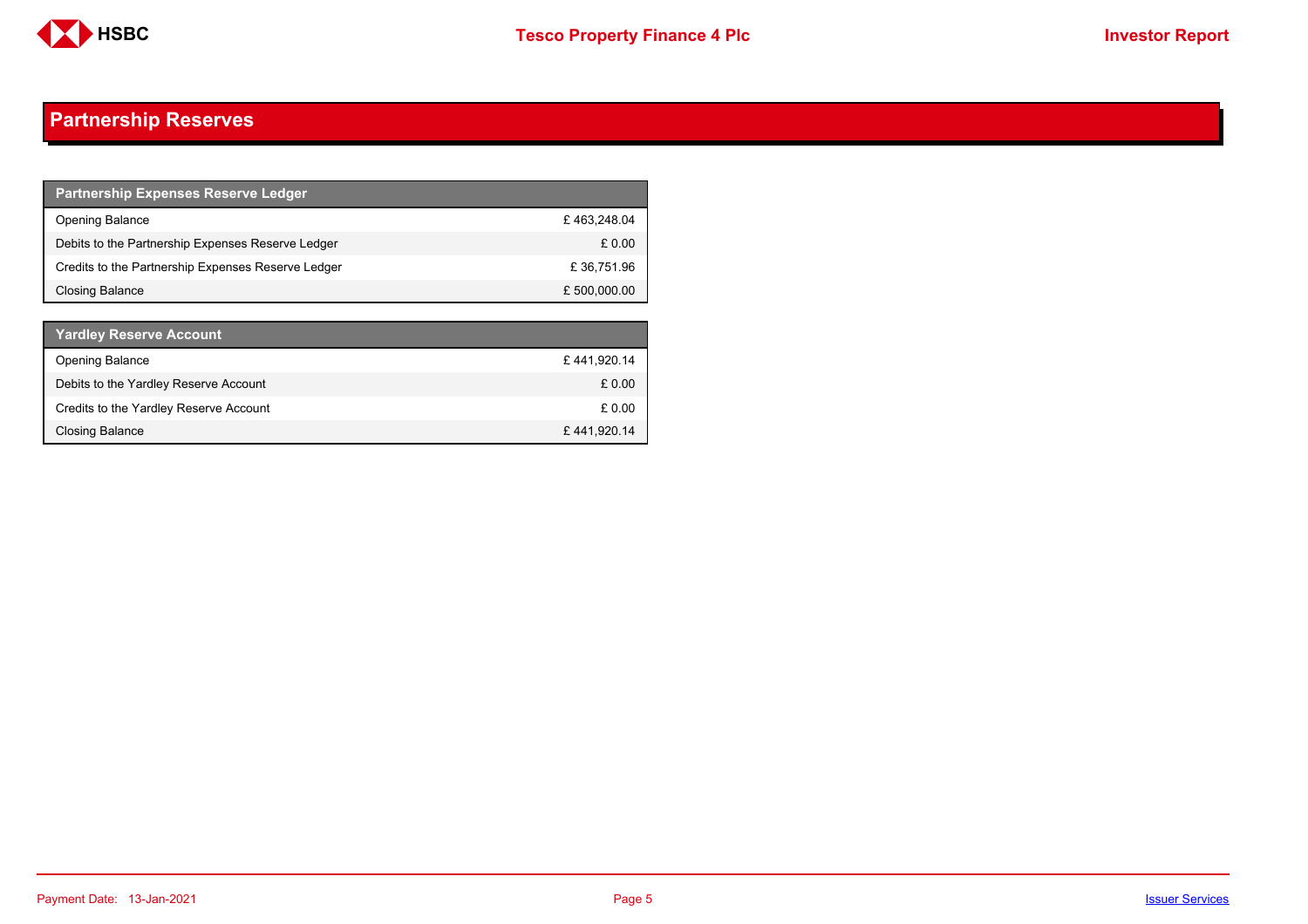

## <span id="page-5-0"></span>**Partnership Accounts**

| <b>Partnership Rent Account</b>         |                |
|-----------------------------------------|----------------|
| <b>Opening Balance</b>                  |                |
| Debits to the Partnership Rent Account  | £9,650,154.36  |
| Credits to the Partnership Rent Account | £10,118,664.86 |
| Closing Balance                         | £468,510.50    |

| <b>Partnership VAT Account</b>         |                |
|----------------------------------------|----------------|
| <b>Opening Balance</b>                 | £ 2,171,984.02 |
| Debits to the Partnership VAT Account  | £1,817,813.38  |
| Credits to the Partnership VAT Account | £ 2,106,125.27 |
| Closing Balance                        | £ 2,460,295.91 |

| <b>Partnership Transaction Account</b>         |                |
|------------------------------------------------|----------------|
| <b>Opening Balance</b>                         | £463,248.04    |
| Debits to the Partnership Transaction Account  | £12,685,453.41 |
| Credits to the Partnership Transaction Account | £12,722,205.37 |
| <b>Closing Balance</b>                         | £ 500,000.00   |

| <b>General Partner Corporation Tax Reserve</b>         |              |
|--------------------------------------------------------|--------------|
| <b>Opening Balance</b>                                 | £ 312,161.33 |
| Debits to the General Partner Corporation Tax Reserve  |              |
| Credits to the General Partner Corporation Tax Reserve |              |
| <b>Closing Balance</b>                                 | £ 312,161.33 |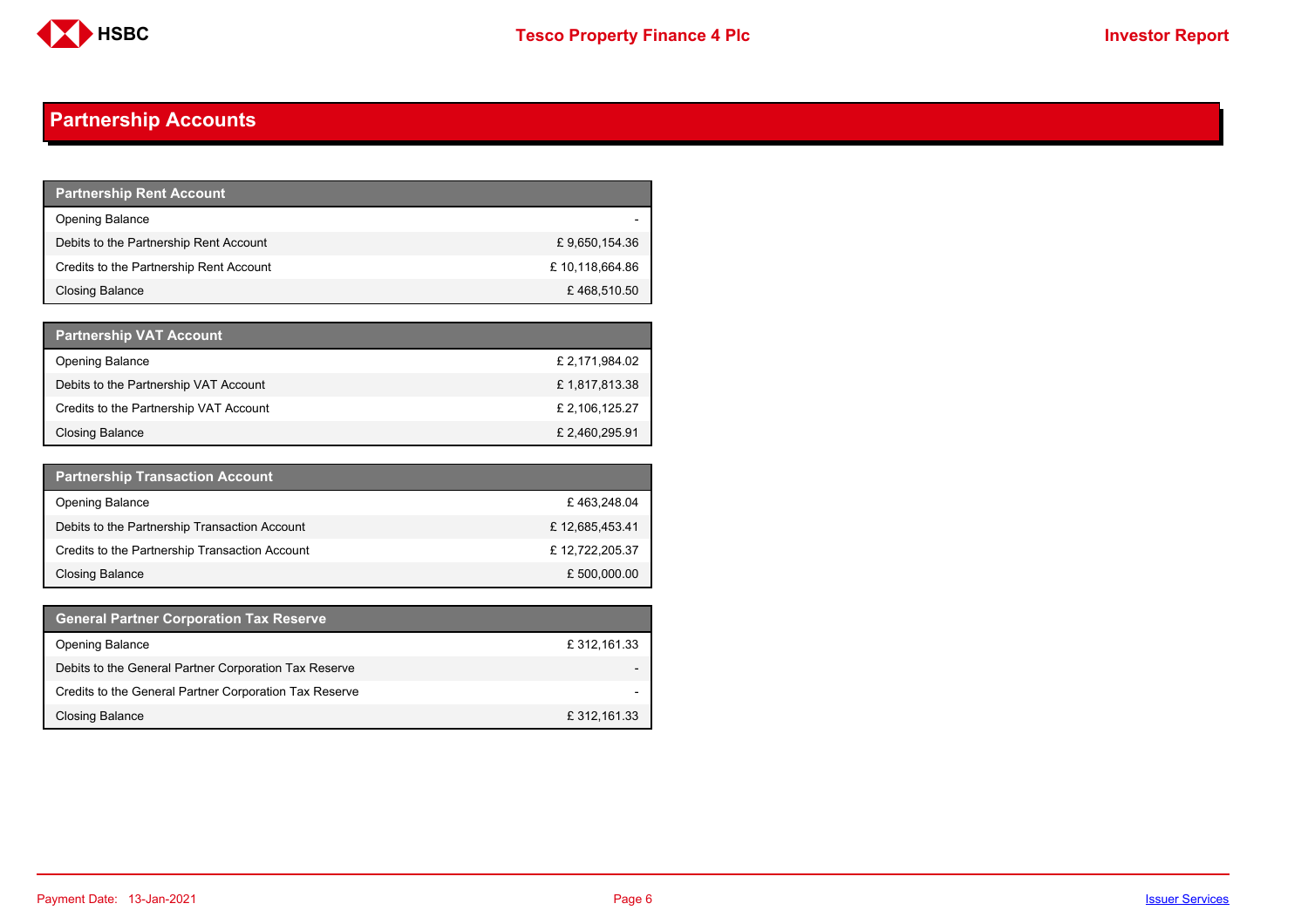

## **Partnership Accounts**

| <b>General Partner VAT Transaction Account</b>         |  |
|--------------------------------------------------------|--|
| <b>Opening Balance</b>                                 |  |
| Debits to the General Partner VAT Transaction Account  |  |
| Credits to the General Partner VAT Transaction Account |  |
| <b>Closing Balance</b>                                 |  |

| <b>Yardley Rent Account</b>         |             |
|-------------------------------------|-------------|
| <b>Opening Balance</b>              |             |
| Debits to the Yardley Rent Account  | £918,652.89 |
| Credits to the Yardley Rent Account | £918,652.89 |
| <b>Closing Balance</b>              |             |

| <b>Partnership Disposal Proceeds Account</b>         |                          |
|------------------------------------------------------|--------------------------|
| <b>Opening Balance</b>                               |                          |
| Debits to the Partnership Disposal Proceeds Account  | $\overline{\phantom{0}}$ |
| Credits to the Partnership Disposal Proceeds Account |                          |
| <b>Closing Balance</b>                               |                          |

| <b>Partnership Insurance Proceeds Account</b>         |                          |
|-------------------------------------------------------|--------------------------|
| <b>Opening Balance</b>                                |                          |
| Debits to the Partnership Insurance Proceeds Account  | $\overline{\phantom{0}}$ |
| Credits to the Partnership Insurance Proceeds Account |                          |
| <b>Closing Balance</b>                                |                          |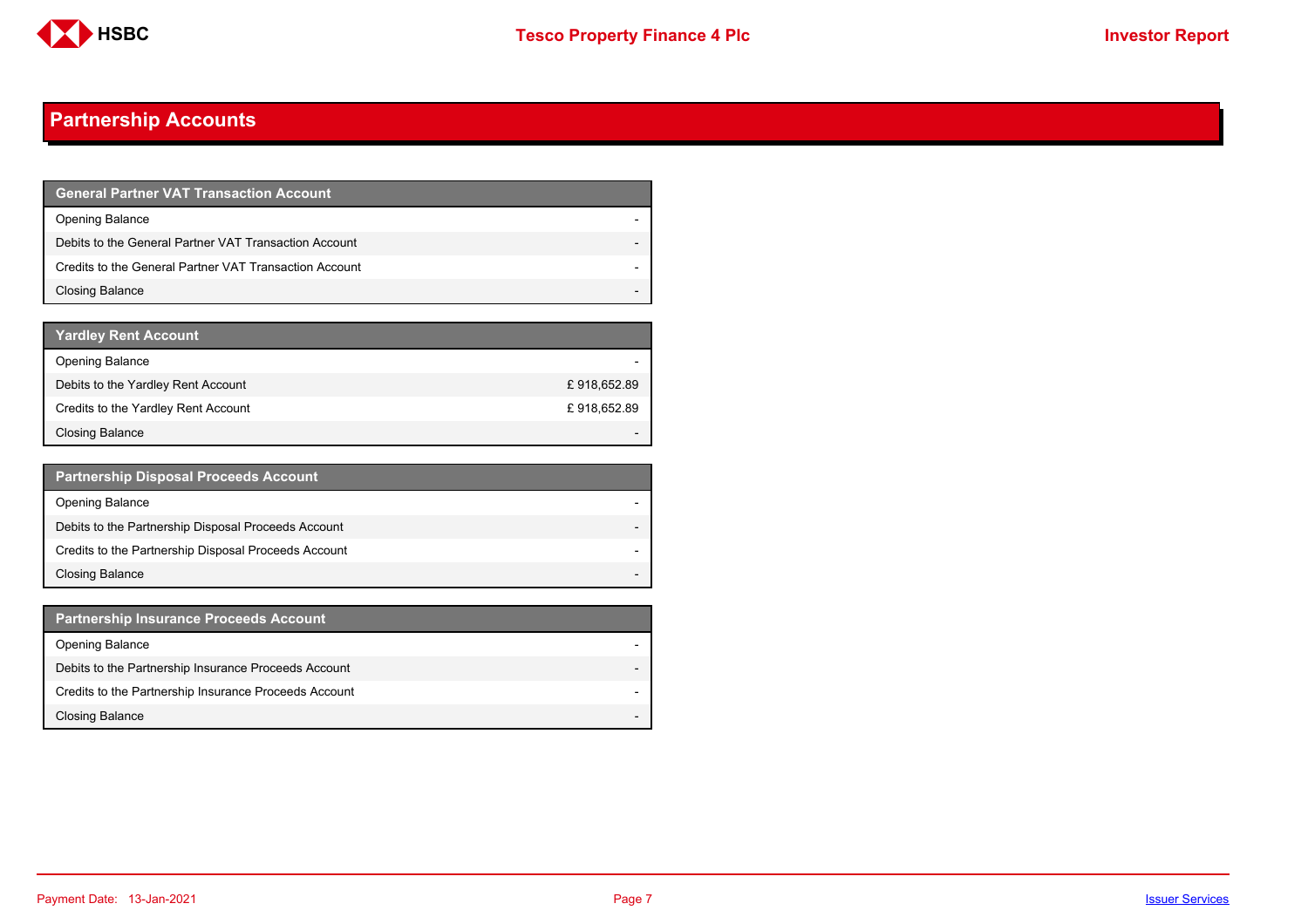

# <span id="page-7-0"></span>**Partnership Available Funds**

| <b>Available Interest Proceeds</b>                                           |                          |
|------------------------------------------------------------------------------|--------------------------|
| (a) Rental Income Received by the Partnership                                | £9,650,154.36            |
| (b) the Yardley Available Funds                                              | £918,652.89              |
| (c) the amount payable to the Partnership by the Issuer under Swap Agreement | £12,316,573.00           |
| (d) Amount transferred from the Partnership VAT account                      |                          |
| (e) Amount to be transferred from the Partnership Disposal Account           |                          |
| (f) Amount to be transferred from the Partnership Insurance Proceeds Account | $\overline{\phantom{a}}$ |
| (g) Interest received by on the Partnership Accounts and Rent Account        | $\overline{\phantom{a}}$ |
| (h) Eligible Investment Earnings by Partnership                              | $\overline{\phantom{a}}$ |
| (i) Any advance of the Partnership Expenses Loan                             |                          |
| (j) any net proceeds of a CPO Disposal of a Mortgaged Property               | $\overline{\phantom{0}}$ |
| (k) Funds recorded on the Subordinated Reserve Ledger                        | $\overline{\phantom{a}}$ |
| (I) any net proceeds of a disposal of a Mortgage Property                    | $\overline{\phantom{a}}$ |
| (m) Any other sums standing to credit of the Partnership Transaction Account |                          |
| <b>Total Available Proceeds</b>                                              | £22,885,380.25           |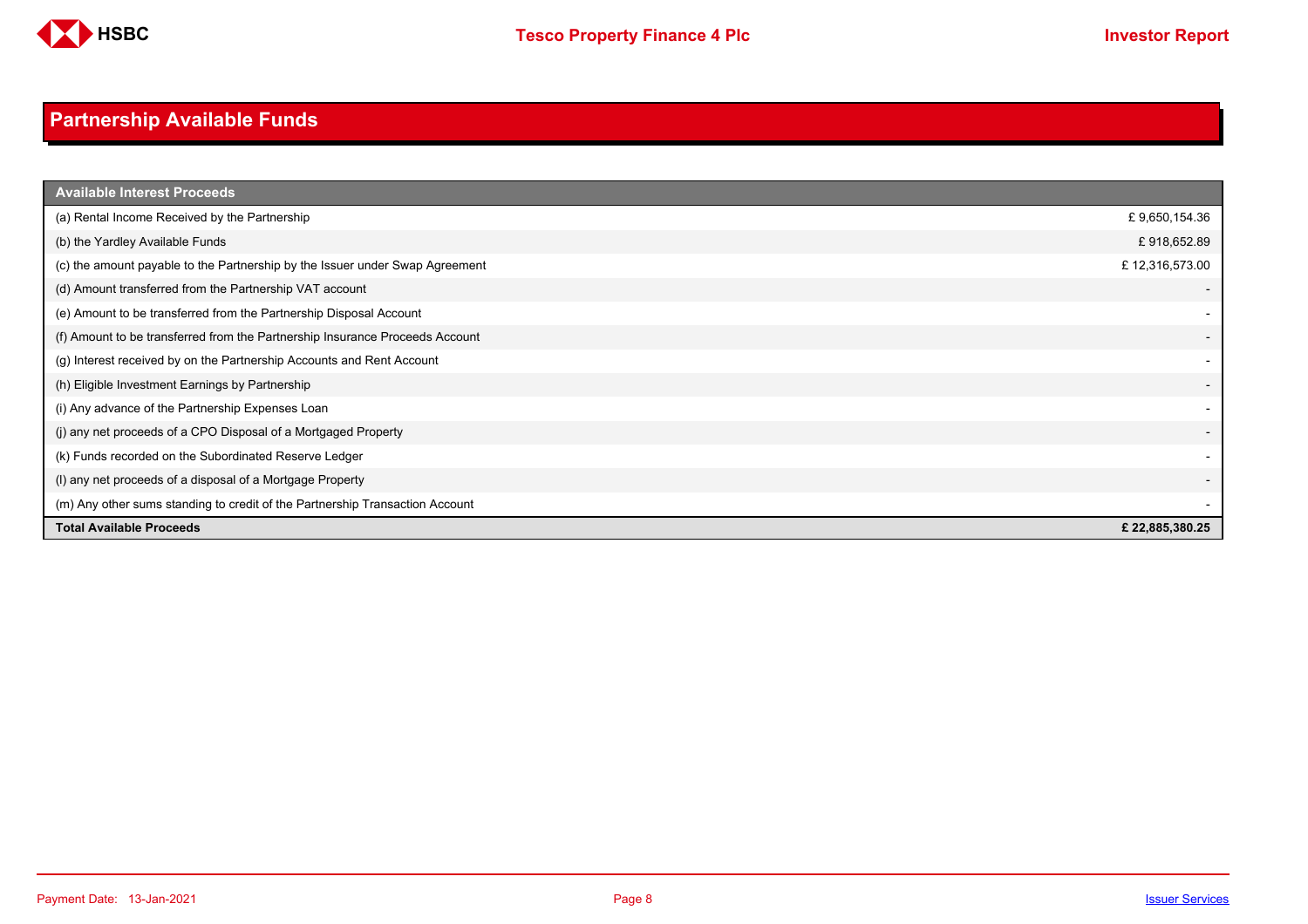

## <span id="page-8-0"></span>**Partnership Pre-Enforcement Priority of Payments**

| <b>Partnership Pre-Enforcement Priority of Payments</b>                                                                   | <b>Amounts Paid</b> | <b>Available Funds</b> |
|---------------------------------------------------------------------------------------------------------------------------|---------------------|------------------------|
|                                                                                                                           |                     | £22,885,380.25         |
| (a) in or towards satisfaction of any fees to the Partnership Security Trustee                                            | £1,500.00           | £22,883,880.25         |
| (b) in or towards satisfaction of Issuer Trustee and other Expenses (Ongoing Partnership Facility Fee)                    | £18,414.00          | £22,865,466.25         |
| (c) in or towards satisfaction of any operating expenses incurred by the Partnership (excluding GP UK Tax)                | £17,917.43          | £ 22,847,548.82        |
| (d) in or towards satisfaction, pro rata and pari passu according to the respective amounts due in respect of:            |                     | £ 22,847,548.82        |
| (i) Partnership Operator Fee                                                                                              | £950.65             | £22,846,598.17         |
| (ii) Partnership Property Advisor Fee                                                                                     | £138.28             | £22,846,459.89         |
| (iii) Nominees/Nominees Holdco Corporate Services Provider Fee                                                            |                     | £ 22,846,459.89        |
| (iv) Nominees/Nominees Holdco Side Letter Fee                                                                             |                     | £22,846,459.89         |
| (v) Account Bank Fee                                                                                                      |                     | £ 22,846,459.89        |
| (vi) Cash Manger Fee                                                                                                      |                     | £22,846,459.89         |
| (vii) Yardley Cash Manager Fee                                                                                            |                     | £22,846,459.89         |
| (viii) Issuer Corporate Services Provider, Paying Agent, Account Bank and Cash Manager (Ongoing Partnership Facility Fee) | £15,671.50          | £ 22,830,788.39        |
| (ix) Head Lease Payment                                                                                                   |                     | £22,830,788.39         |
| (e) Partnership Expenses Ledger payment (max £6,250)                                                                      | £ 6,250.00          | £ 22,824,538.39        |
| (f) in or towards satisfaction, pro rata and pari passu according to the respective amounts due in respect of:            |                     | £ 22,824,538.39        |
| (i) Partnership Loan Interest                                                                                             | £9,645,940.13       | £13,178,598.26         |
| (ii) Partnership Swap Payment                                                                                             | £10,163,174.88      | £3,015,423.38          |
| (g) Partnership Loan Principal Payment                                                                                    | £ 2,957,284.00      | £58,139.38             |
| (h) Issuer Profit Amount (Ongoing Partnership Facility Fee                                                                | £750.00             | £57,389.38             |
| (i) Partnership Property Pool Manager Fee                                                                                 |                     | £57,389.38             |
| (i) Partnership Swap Termination Amount                                                                                   |                     | £57,389.38             |
| (k) Partnership Expense Reserve Ledger Payment                                                                            | £30,501.96          | £26,887.42             |
| (I) Alteration Adjustment Rent/ Substitution Adjustment Rent Payment                                                      |                     | £26,887.42             |
| (m) any amount due and payable by the Partnership to the Subordinated Loan Facility                                       | £26,887.42          |                        |
| (n) any excess into the Partnership Distribution Account                                                                  |                     |                        |
| <b>Total Distribution Amount</b>                                                                                          | £22,885,380.25      |                        |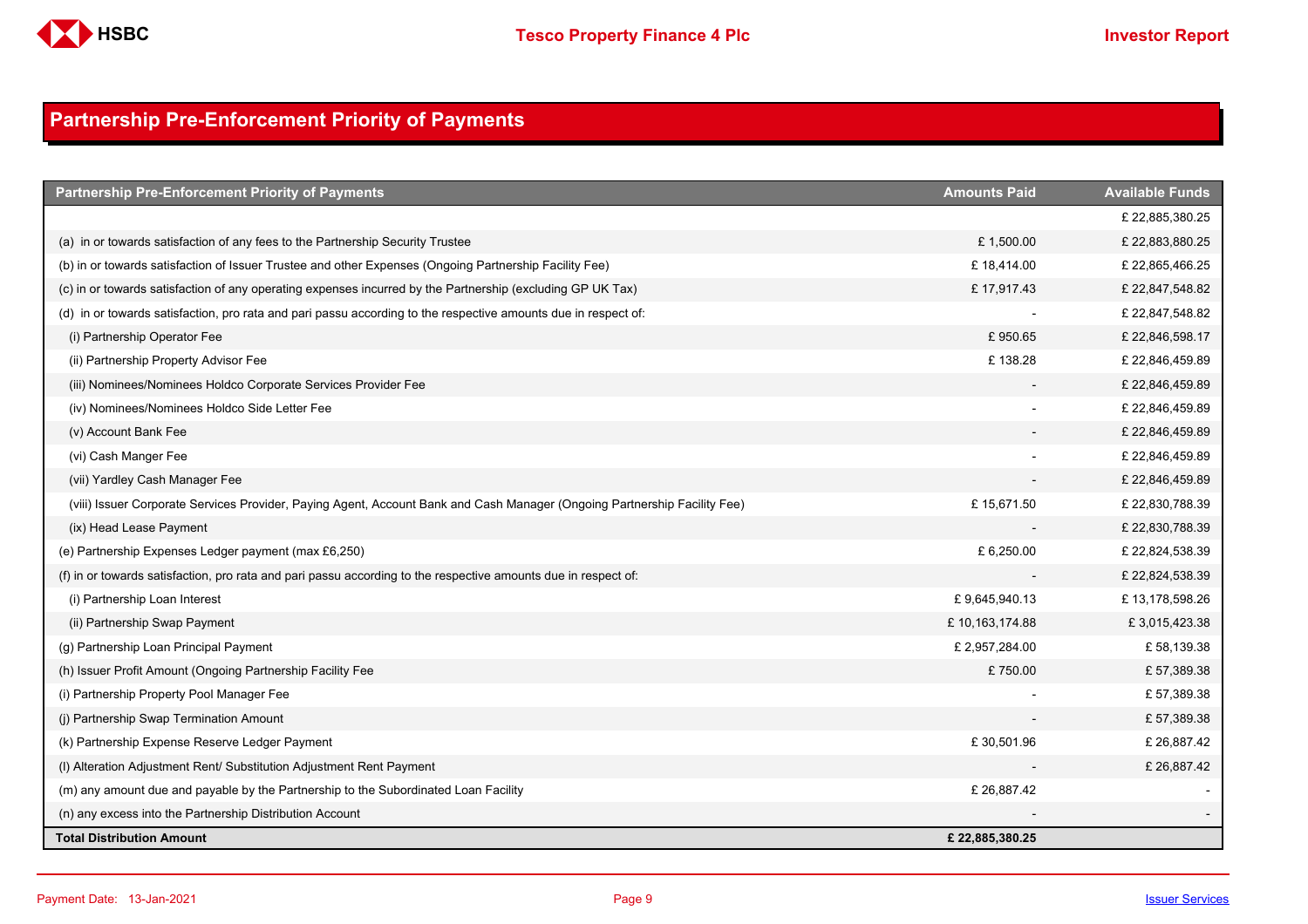

# <span id="page-9-0"></span>**Bond Report**

| <b>Class</b>                      | <b>BOND</b>               |
|-----------------------------------|---------------------------|
| Currency                          | <b>GBP</b>                |
| ISIN                              | XS0588909878              |
| Payment Frequency                 | Quarterly                 |
| <b>Current Payment Date</b>       | 13-Jan-2021               |
| <b>Interest Accrual Method</b>    | <b>Actual/Actual ICMA</b> |
| <b>Final Maturity Date</b>        | 13-Oct-2040               |
|                                   |                           |
| <b>Current Period Rates:</b>      |                           |
| Reference Index                   | <b>Fixed Rate</b>         |
| <b>Index Determination Date</b>   | N/A                       |
| <b>Index Rate</b>                 | 5.80060%                  |
| Margin                            | 0.00000%                  |
| <b>Total Coupon</b>               | 5.80060%                  |
|                                   |                           |
| <b>Transaction Amounts:</b>       |                           |
| <b>Original Issue Size</b>        | £685,100,000.00           |
| Opening Balance for Period        | £665,168,440.00           |
| <b>Beginning Pool Factor</b>      | 0.97091                   |
| <b>Principal Repayments</b>       | £2,957,284.00             |
| <b>Closing Balance for Period</b> | £662,211,156.00           |
| <b>Ending Pool Fctor</b>          | 0.96659                   |
|                                   |                           |
| <b>Prior Unpaid Interest</b>      | £0.00                     |
| Interest on Prior Unpaid          | £ 0.00                    |
| <b>Current Interest Due</b>       | £9,645,940.13             |
| <b>Total Interest Paid</b>        | £9,645,940.13             |
| <b>Unpaid Interest</b>            | £0.00                     |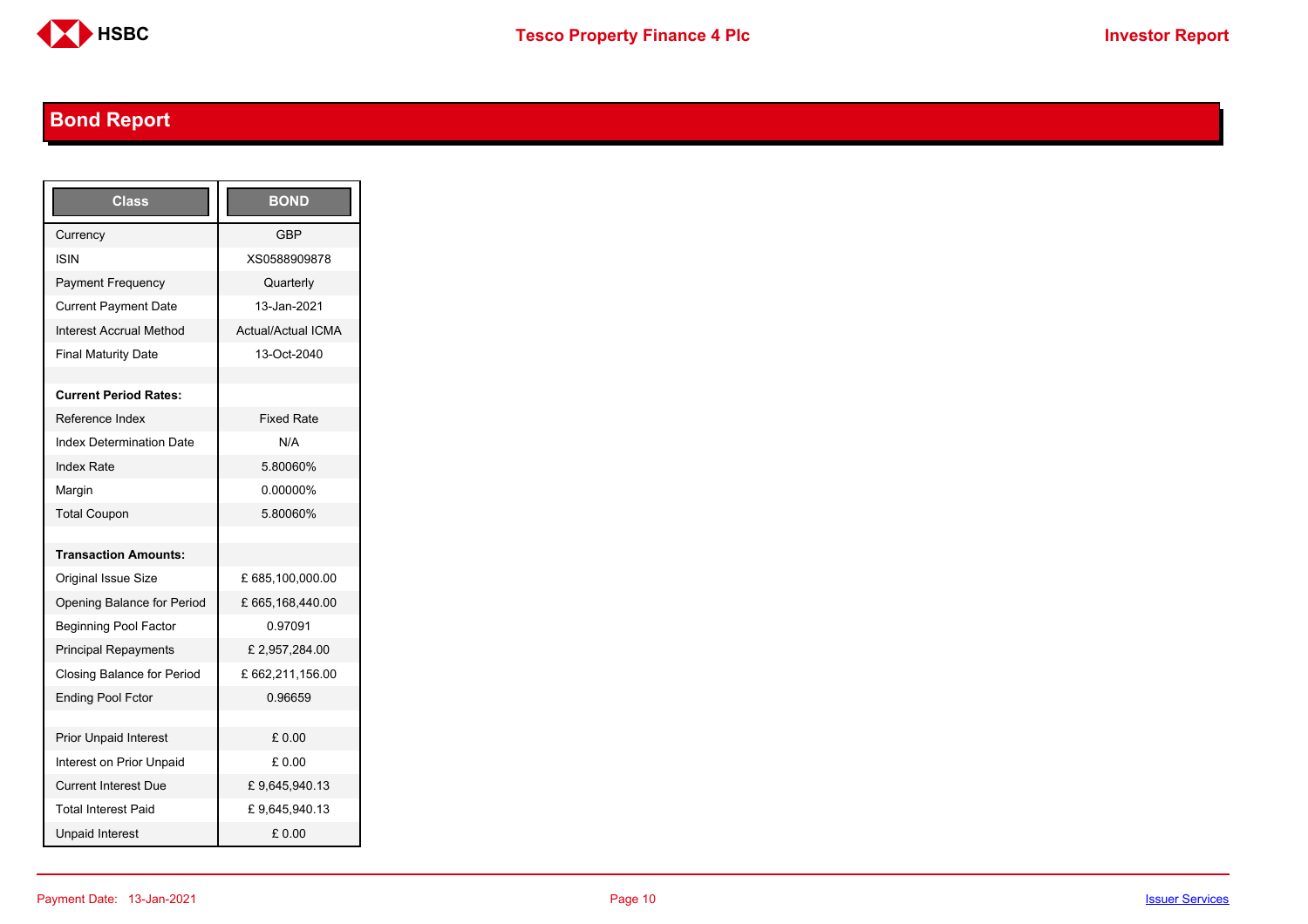

# <span id="page-10-0"></span>**Bond Ratings**

| <b>Original Ratings</b> | S&P  | <b>Fitch</b> | <b>Moody's</b> | <b>DBRS</b> |
|-------------------------|------|--------------|----------------|-------------|
| <b>BOND</b>             | BB+  | BB+          | Not Rated      | n/a         |
|                         |      |              |                |             |
| <b>Current Ratings</b>  | S&P  | <b>Fitch</b> | Moody's        | <b>DBRS</b> |
| <b>BOND</b>             | BBB- | BBB-         | Baa3           | n/a         |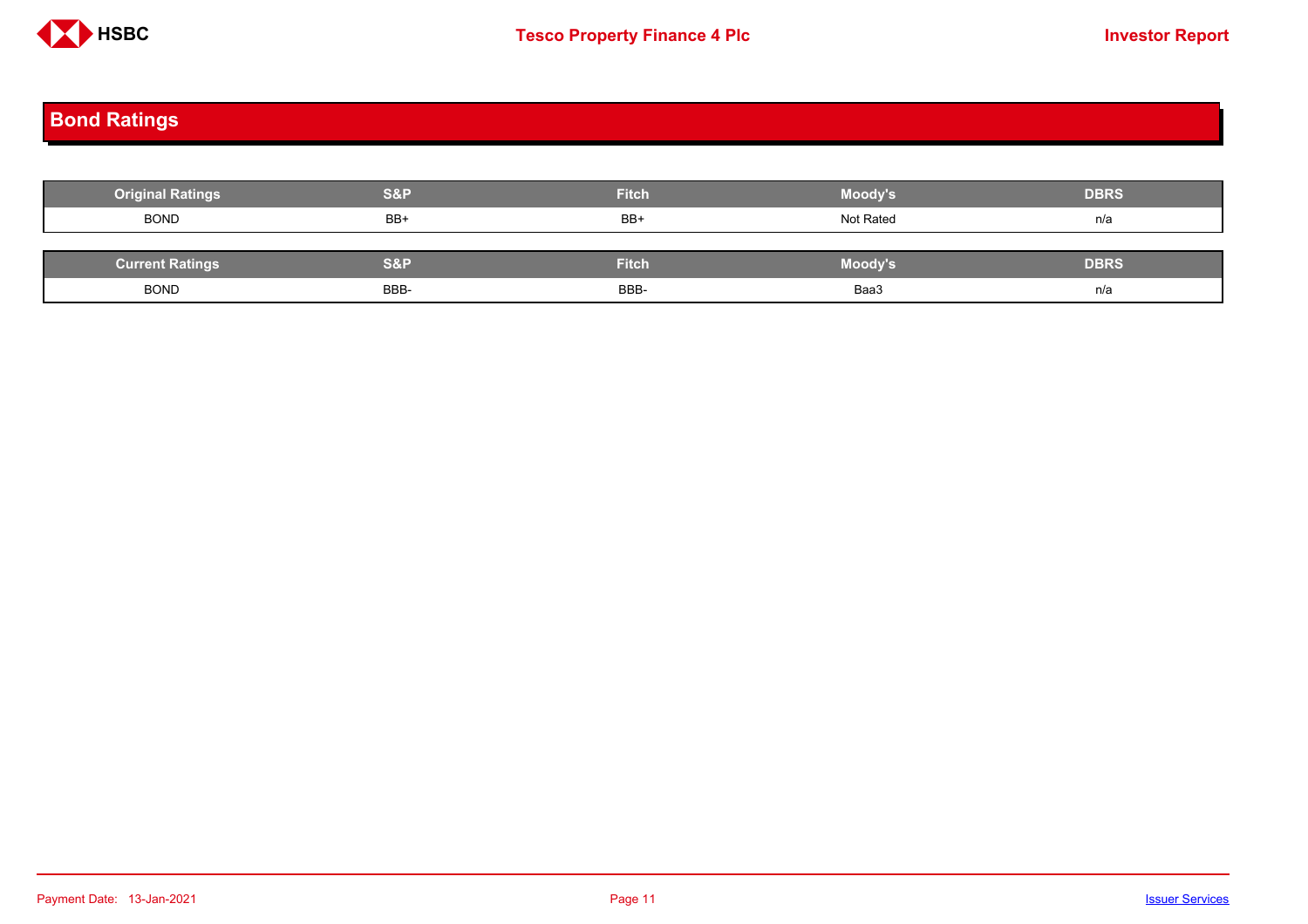

#### <span id="page-11-0"></span>**Issuer Accounts**

| <b>Issuer Transaction Account</b>         |                |
|-------------------------------------------|----------------|
| <b>Opening Balance</b>                    | £42.339.74     |
| Debits to the Issuer Transaction Account  | £14,790,707.75 |
| Credits to the Issuer Transaction Account | £14,791,457.75 |
| Closing Balance                           | £43,089.74     |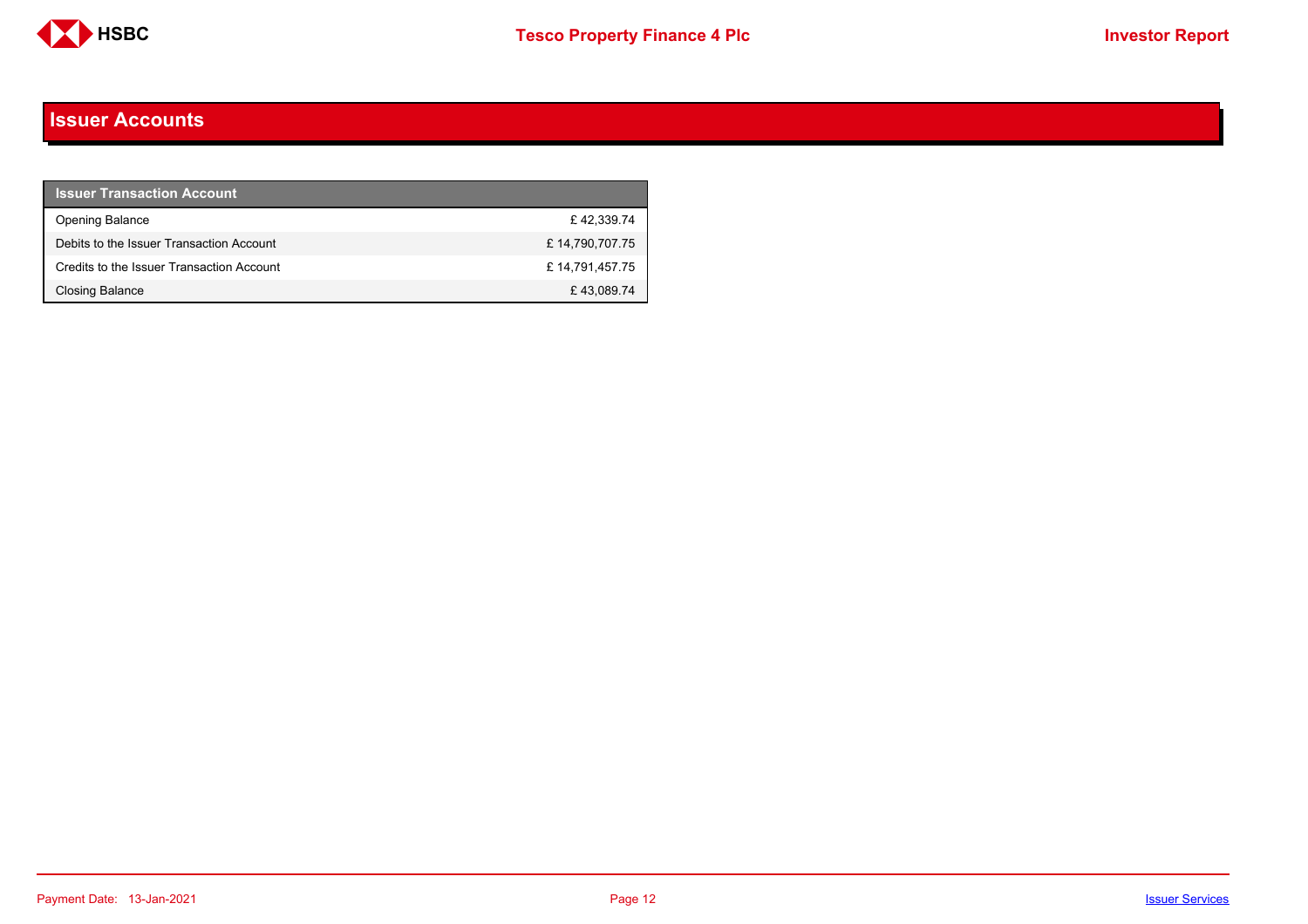

#### <span id="page-12-0"></span>**Issuer Available Funds**

| <b>Issuer Available Funds</b>                                                        |                |
|--------------------------------------------------------------------------------------|----------------|
| (a) any amount payable to the Issuer under the Partnership Swap Agreement            | £10,163,174.88 |
| (b) all interest, principal payable to the Issuer in respect of the Partnership Loan | £12,638,059.63 |
| (c) any amount payable to the Issuer under the Issuer Swap Agreement                 | £12,316,573.00 |
| (d) interest received by the Issuer on the Issuer Transaction Account                |                |
| (e) the earnings and proceeds from the Issuer making any Eligible Investmentst       |                |
| <b>Total Available Interest Proceeds</b>                                             | £35.117.807.51 |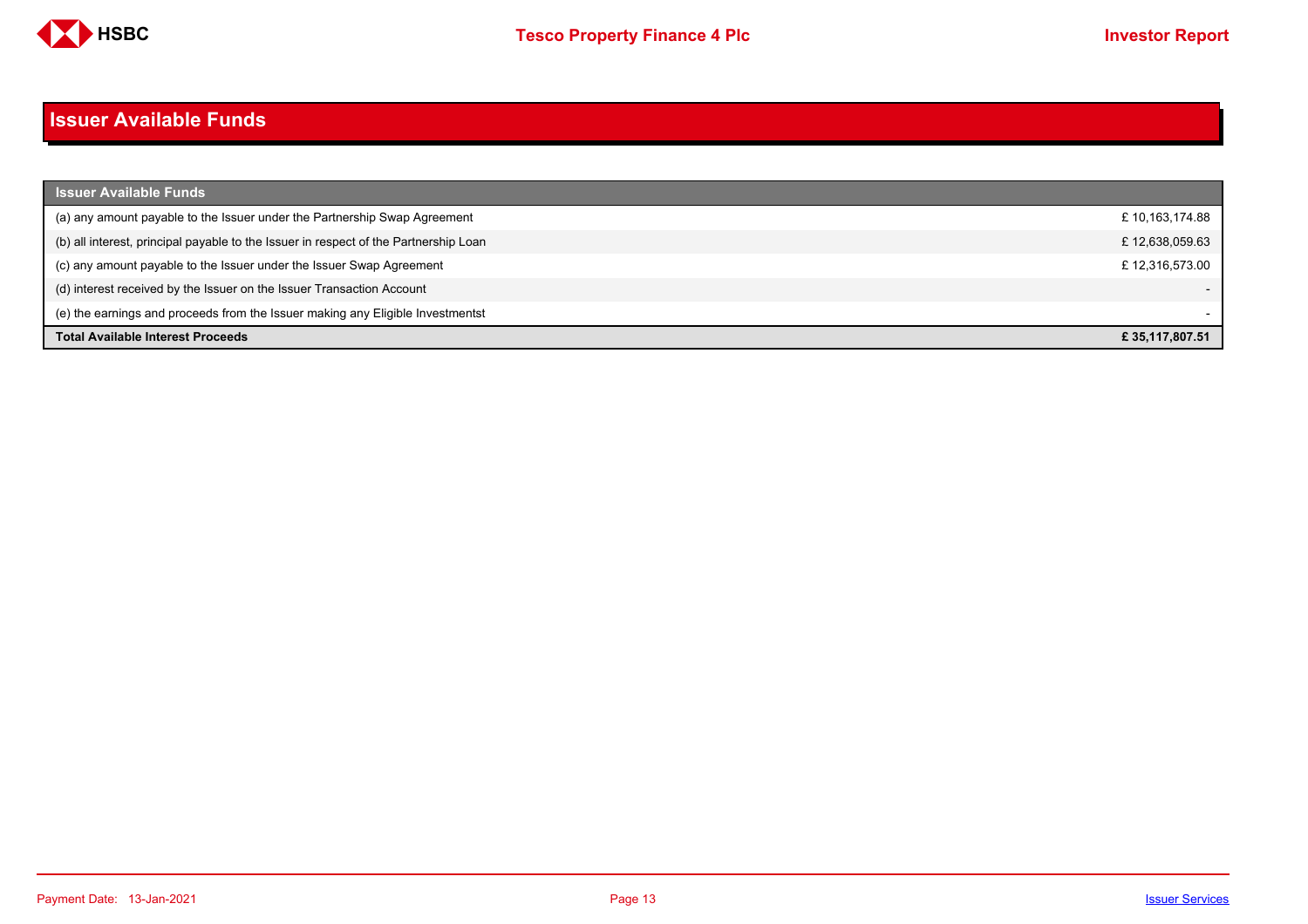

## <span id="page-13-0"></span>**Issuer Pre-Enforcement Priority of Payments**

| <b>Issuer Pre-Enforcement Priority of Payments</b>                                                                       | <b>Amounts Paid</b>      | <b>Available Funds</b> |
|--------------------------------------------------------------------------------------------------------------------------|--------------------------|------------------------|
|                                                                                                                          |                          | £35,117,807.51         |
| (a) in or towards satisfaction of amounts due in respect of the fees and any other amounts payable by the Issuer to the: | $\overline{\phantom{a}}$ | £35,117,807.51         |
| (i) Bond Trustee                                                                                                         | £1,200.00                | £35,116,607.51         |
| (ii) Security Trustee                                                                                                    | £1,500.00                | £35,115,107.51         |
| (b) in or towards satisfaction of any amounts payable by the Issuer in respect of operating expenses                     | £15,714.00               | £35,099,393.51         |
| (c) in or towards satisfaction, pro rata and pari passu according to the respective amounts due in respect of:           |                          | £35,099,393.51         |
| (i) Issuer/Issuer Holdco Corporate Services Provider Fee                                                                 | £10,671.50               | £35,088,722.01         |
| (ii) Paying Agent/Registrar Fee                                                                                          | £500.00                  | £35,088,222.01         |
| (iii) Account Bank Fee                                                                                                   | £750.00                  | £35,087,472.01         |
| (iv) Cash Manager Fee                                                                                                    | £3,750.00                | £35,083,722.01         |
| (d) in or towards satisfaction, pro rata and pari passu according to the respective amounts due in respect of:           |                          | £35,083,722.01         |
| $(i)(a)$ Bond Interest                                                                                                   | £9,645,940.13            | £25,437,781.88         |
| (i)(b) Bond Principal                                                                                                    | £ 2,957,284.00           | £22,480,497.88         |
| (ii) Issuer Swap Provider Payment                                                                                        | £10,163,174.88           | £12,317,323.00         |
| (iii) Parnership Swap Payment                                                                                            | £12,316,573.00           | £750.00                |
| (e) Issuer Profit Amount                                                                                                 | £750.00                  |                        |
| (f) Swap Subordinated Amoutns payment to the Issuer Swap Provider                                                        |                          |                        |
| (g) in or towards satisfaction of any Issuer Partnership Swap Termination Amount                                         |                          |                        |
| (h) the surplus (if any) to the Issuer Transaction Account                                                               |                          |                        |
| <b>Total Distribution Amount</b>                                                                                         | £35,117,807.51           |                        |